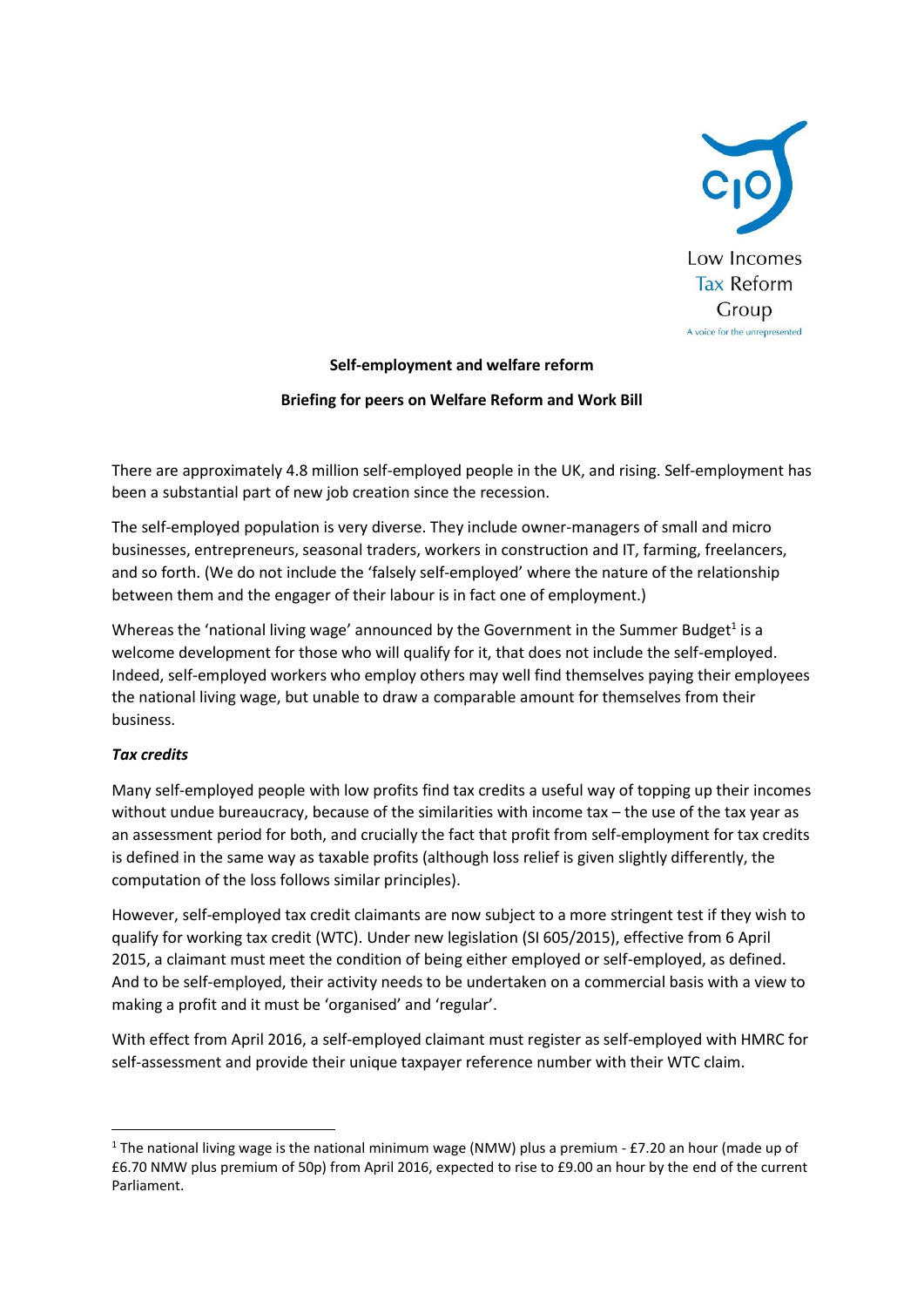It is understood that HMRC select self-employed cases for investigation on the basis of a minimum earnings threshold equivalent to working hours x national minimum wage, and it appears from their guidance that they are using the declared hours of the claimant rather than the hours needed to qualify for WTC.

However, it remains uncertain how HMRC will determine whether an activity is undertaken on a commercial basis, whether there will be differing interpretations of whether someone is employed or self-employed for tax and tax credits purposes, and how claimants and prospective claimants will be helped to ensure they claim on the correct basis to avoid unwittingly incurring an overpayment. HMRC are still developing their guidance.

## *Universal credit*

The regime under universal credit (UC) will be more problematic for the self-employed. The transition is currently scheduled to start in 2016.

The philosophy underpinning the UC treatment of the self-employed is that nobody should benefit from State support to the extent that the profit from their self-employed activity falls below a minimum income floor (or MIF). For most UC claimants, the monthly MIF figure is roughly equivalent to 35 hours a week at the national minimum wage, less a notional amount of tax and national insurance contributions. If actual income from self-employment is below the MIF, the person will be treated as having earnings equal to the MIF for the purposes of calculating their UC entitlement. It applies each month and every month throughout the year. It would be useful to hear from Government ministers whether they intend the MIF to rise to the national living wage when that comes into effect next April.

There are exceptions: the MIF does not apply where the claimant is not subject to full conditionality (eg lone parents responsible for young children, those with limited capability for work, etc) or during a 12 month start-up period.

Those for whom the MIF will be particularly problematic will include:

- seasonal trades
- trades that take more than 12 months to move into profit
- newly established businesses taking on their first employee
- businesses experiencing a downturn, a bad debt, the bankruptcy of a key customer, or other difficult patches
- businesses dependent on the weather and other external factors, such as farming and tourism
- business who incur large expenses in certain months

For example:

- arable farmers who earn all their profit at or around harvest time
- livestock farmers for whom the return they get on their livestock is eroded by the cost of rearing them and getting them to market
- bed-and-breakfast owners in the winter season
- entertainers and others working in unpredictable trades

Besides, our modelling shows us that a self-employed claimant earning the same amount and in the same trade as an employed claimant may nevertheless receive less UC than his/her employed